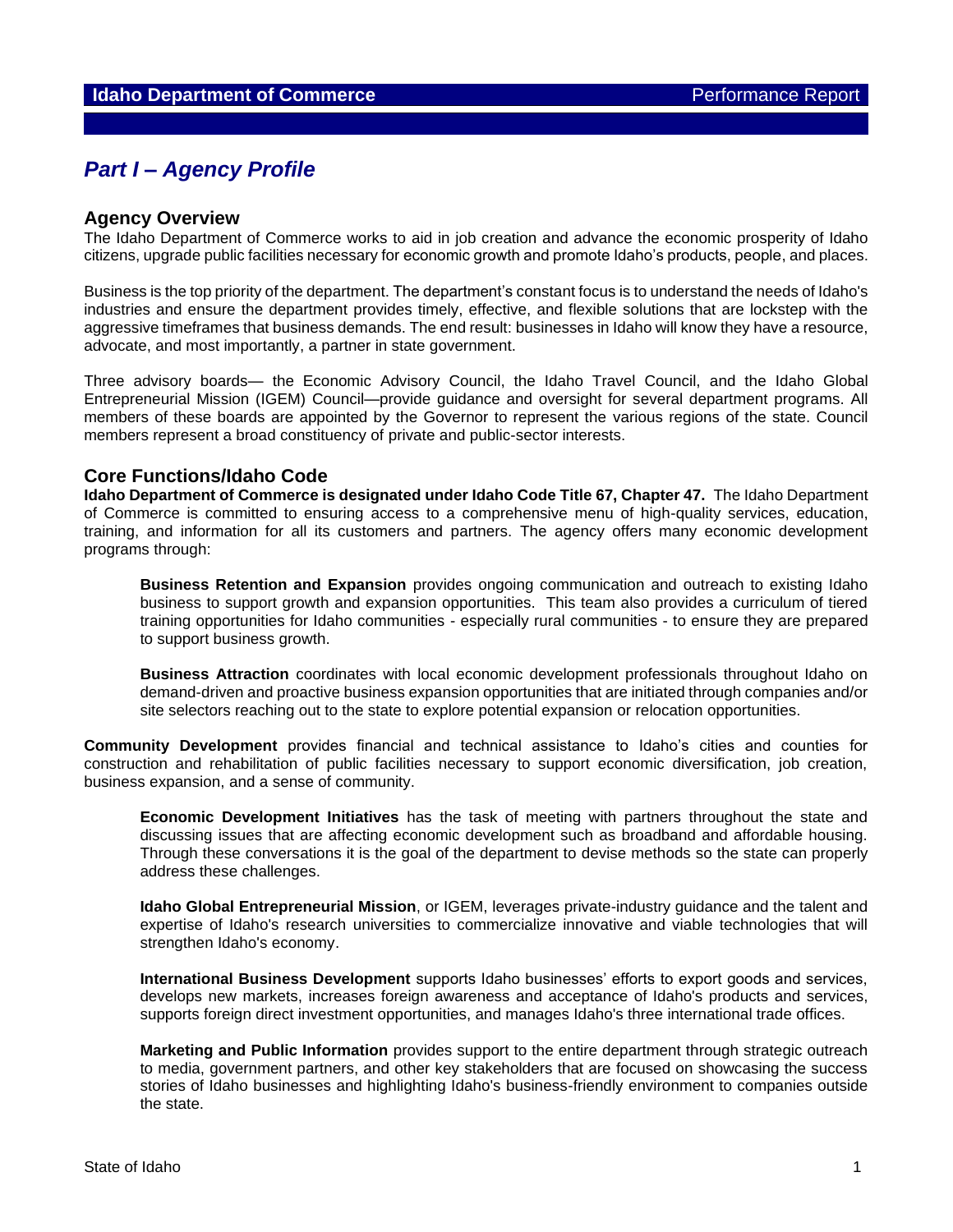**Tourism Development** works to expand Idaho's tourism and recreation industry by marketing the state and travel opportunities to both domestic and international business and leisure travelers; awards grants to local communities to promote tourism; develops, supports, and promotes tourism events and attractions.

**Office of Broadband** serves as a dedicated resource for a state broadband strategy and plan including consumer education, facilitating new service opportunities, funding resources, and infrastructure coordination to reach unserved communities in the state.

**Operations** supports the department through day-to-day fiscal, payroll and HR functions. The team also provides grant management and reporting across the various grant programs throughout the department. The Shared Services team provides centralized administrative support to all Commerce teams to ensure team members are able to maintain their focus on key goals and objectives.

#### **Revenue and Expenditures**

| <b>Revenue</b>                       | <b>FY 2018</b> | <b>FY 2019</b> | <b>FY 2020</b> | <b>FY 2021</b> |
|--------------------------------------|----------------|----------------|----------------|----------------|
| General Fund                         | \$5,834,200    | \$5,368,100    | \$5,372,700    | \$5,043,800    |
| <b>Idaho Opportunity Fund</b>        | \$2,000,000    | \$0            | \$0            | \$0            |
| Misc. Revenue                        | \$8,700        | \$5,600        | \$3,400        | \$100          |
| <b>Federal Fund</b>                  | \$7,827,200    | \$8,357,700    | \$10,017,900   | \$7,089,500    |
| Seminars & Publications              | \$202,800      | \$188,000      | \$158,700      | \$57,500       |
| <b>Idaho Travel &amp; Convention</b> | \$12,516,900   | \$13,694,000   | \$13,132,800   | \$14,854,900   |
| <b>Broadband Fund</b>                |                |                |                | \$35,000,000   |
| <b>CARES Act</b>                     |                |                |                | \$46,591,900   |
| <b>Total</b>                         | \$28,236,100   | \$27,613,400   | \$28,685,500   | \$108,637,700  |
| <b>Expenditures</b>                  | <b>FY 2018</b> | <b>FY 2019</b> | <b>FY 2020</b> | <b>FY 2021</b> |
| <b>Personnel Costs</b>               | \$3,380,100    | \$3.377.700    | \$3,289,700    | \$3,176,000    |
| <b>Operating Expenditures</b>        | \$7,990,700    | \$8,428,500    | \$9,041,000    | \$14,852,200   |
| Capital Outlay                       | \$25,500       | \$6,900        | \$400          | \$2,000        |
| <b>Trustee/Benefit Payments</b>      | \$14,601,800   | \$16,492,200   | \$17,940,100   | \$52,103,500   |
| <b>Total</b>                         | \$25,998,100   | \$28,305,300   | \$30,271,200   | \$70,133,700   |

## **Profile of Cases Managed and/or Key Services Provided**

| <b>Cases Managed and/or Key Services</b><br><b>Provided</b> | <b>FY 2018</b> | <b>FY 2019</b> | <b>FY 2020</b> | <b>FY 2021</b> |
|-------------------------------------------------------------|----------------|----------------|----------------|----------------|
| <b>Business Attraction Leads</b>                            | 81             | 111            | 89             | 91             |
| Business Retention & Expansion: Outreach                    | 645            | 717            | 743            | 956            |
| <b>Community Development Consultations</b>                  | 77             | 108            | 76             | 40             |
| International Trade Inquiries                               | 632            | 489            | 496            | 558            |
| <b>Total Tourism Inquiries</b>                              | 2,064,821      | 1,676,595      | 2,170,084      | 4,822,297      |
| <b>Total Number of Grants Deployed</b>                      | 154            | 131            | 110            | 173            |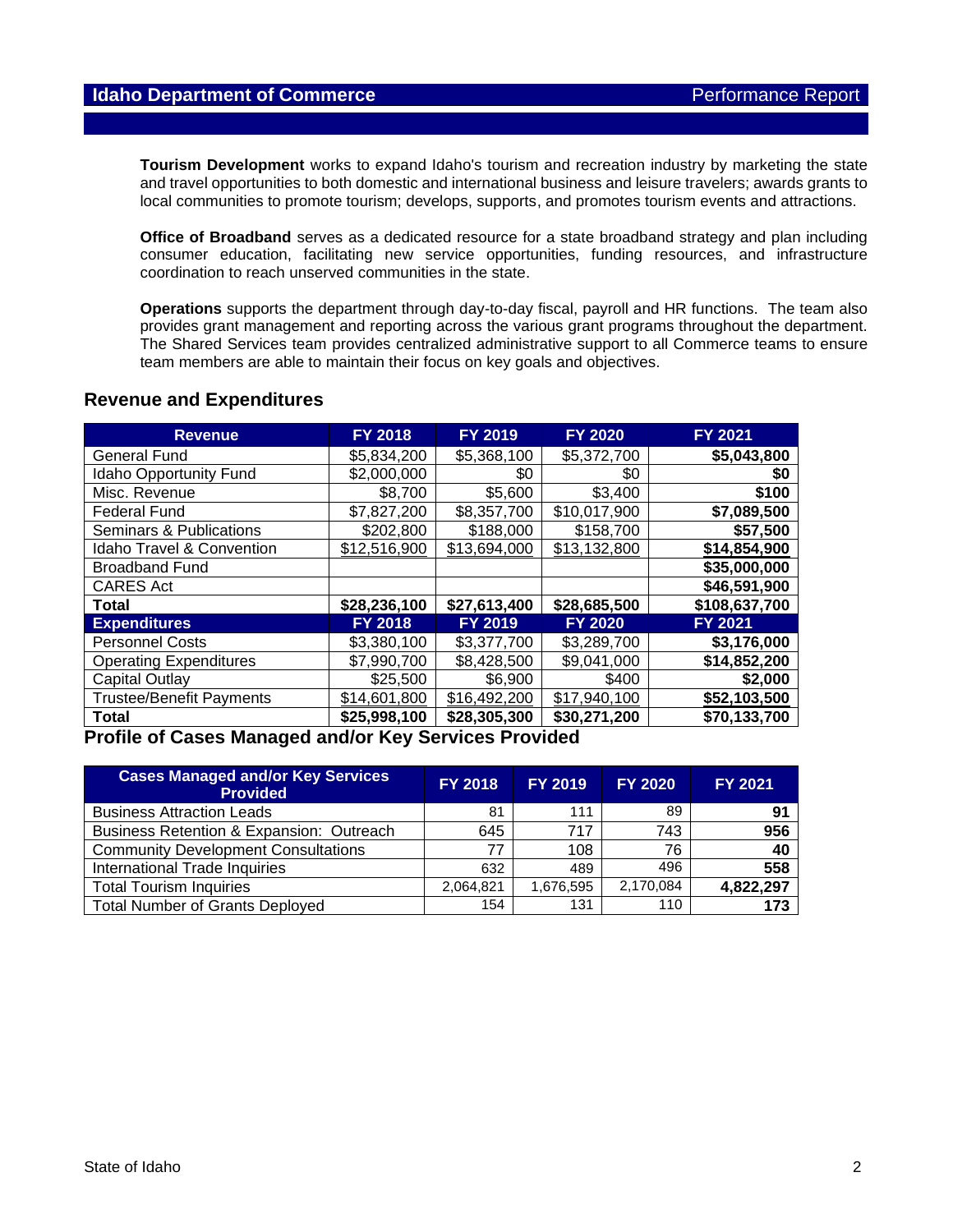# *Part II – Performance Measures*

|                                                                                            | <b>Performance Measure</b>                                                             |        | <b>FY 2018</b>                   | FY 2019                          | <b>FY 2020</b>                                             | FY 2021                             | FY 2022                        |  |
|--------------------------------------------------------------------------------------------|----------------------------------------------------------------------------------------|--------|----------------------------------|----------------------------------|------------------------------------------------------------|-------------------------------------|--------------------------------|--|
| Goal 1:<br><b>Support Existing Business</b>                                                |                                                                                        |        |                                  |                                  |                                                            |                                     |                                |  |
|                                                                                            | 1. Number of                                                                           | actual | 885                              | 1212                             | 5232                                                       | 2278                                |                                |  |
|                                                                                            | jobs created<br>and retained                                                           | target | 2000                             | 2000                             | 1500                                                       | 1500                                | 1500                           |  |
| 2.                                                                                         | Percentage<br>growth of<br>State GDP<br>(billions)                                     | actual | \$71,886<br>(6.85%)              | \$75,391<br>$(4.88\%)$           | \$69,414<br>$(-7.93%)$                                     | \$77,776<br>(12.05%)                |                                |  |
|                                                                                            |                                                                                        | target | 2.5% growth                      | 2.5% growth                      | 3% growth                                                  | 2% growth                           | 3% growth                      |  |
| 3.                                                                                         | Number of                                                                              | actual | <b>NA</b>                        | 12                               | 16                                                         | 18                                  |                                |  |
|                                                                                            | new business<br>expansion<br>projects<br>announced                                     | target | 5                                | 5                                | 8                                                          | 8                                   | 8                              |  |
|                                                                                            | Goal 2:<br><b>Strategic Business Attraction &amp; Promoting Responsible Incentives</b> |        |                                  |                                  |                                                            |                                     |                                |  |
| 4.                                                                                         | Amount of<br>statewide<br>capital                                                      | actual | \$248,711,000                    | \$429,207,317                    | \$573,383,179                                              | \$950,872,107                       |                                |  |
|                                                                                            | expenditures<br>by companies<br>in Idaho                                               | target | \$250,000,000                    | \$250,000,000                    | \$300,000,000                                              | \$500,000,000                       | \$500,000,000                  |  |
| 5.                                                                                         | Conversion                                                                             | actual | 51%                              | 52%                              | 56%                                                        | 67%                                 |                                |  |
|                                                                                            | rate of leads<br>to site visits                                                        | target | 60%                              | 60%                              | 50%                                                        | 50%                                 | 50%                            |  |
| 6.                                                                                         | Number of                                                                              | actual | 9                                | $\overline{7}$                   | 12                                                         | 15                                  |                                |  |
|                                                                                            | TRI project<br>awards                                                                  | target | 10                               | 10                               | 8                                                          | 8                                   | 8                              |  |
| Goal 3:<br>Market & Promote Idaho Products and Businesses Domestically and Internationally |                                                                                        |        |                                  |                                  |                                                            |                                     |                                |  |
| 7.                                                                                         | Number of<br>international                                                             | actual | 1-Trade Mission<br>5-Trade Shows | 1-Trade Mission<br>6-Trade Shows | 1-Trade Mission<br>7-Trade Shows                           | 2- Trade Missions<br>4 - Trade Show |                                |  |
|                                                                                            | trade outreach<br>activities<br>organized                                              | target | 1-Trade Mission<br>5-Trade Shows | 5-Trade Shows                    | 1-Trade Mission   1-Trade Mission 5-<br><b>Trade Shows</b> | 1-Trade Mission<br>5-Trade Shows    | 9 trade shows<br>&/or missions |  |
| Goal 4:<br>Market and Promoting Idaho's Tourism and Outdoor Recreation Opportunities       |                                                                                        |        |                                  |                                  |                                                            |                                     |                                |  |
| 8.                                                                                         | Percentage<br>change in 2%                                                             | actual | \$12,473,710<br>(11.22 %)        | \$13,653,240<br>(9.46%)          | \$13,119,105<br>$(-3.91)$                                  | \$14,811,691<br>$(12.90\%)$         |                                |  |
|                                                                                            | lodging tax<br>collection<br>revenue year<br>over year                                 | target | 12% growth                       | 12% growth                       | 11% growth                                                 | -30% decline                        | 10% growth                     |  |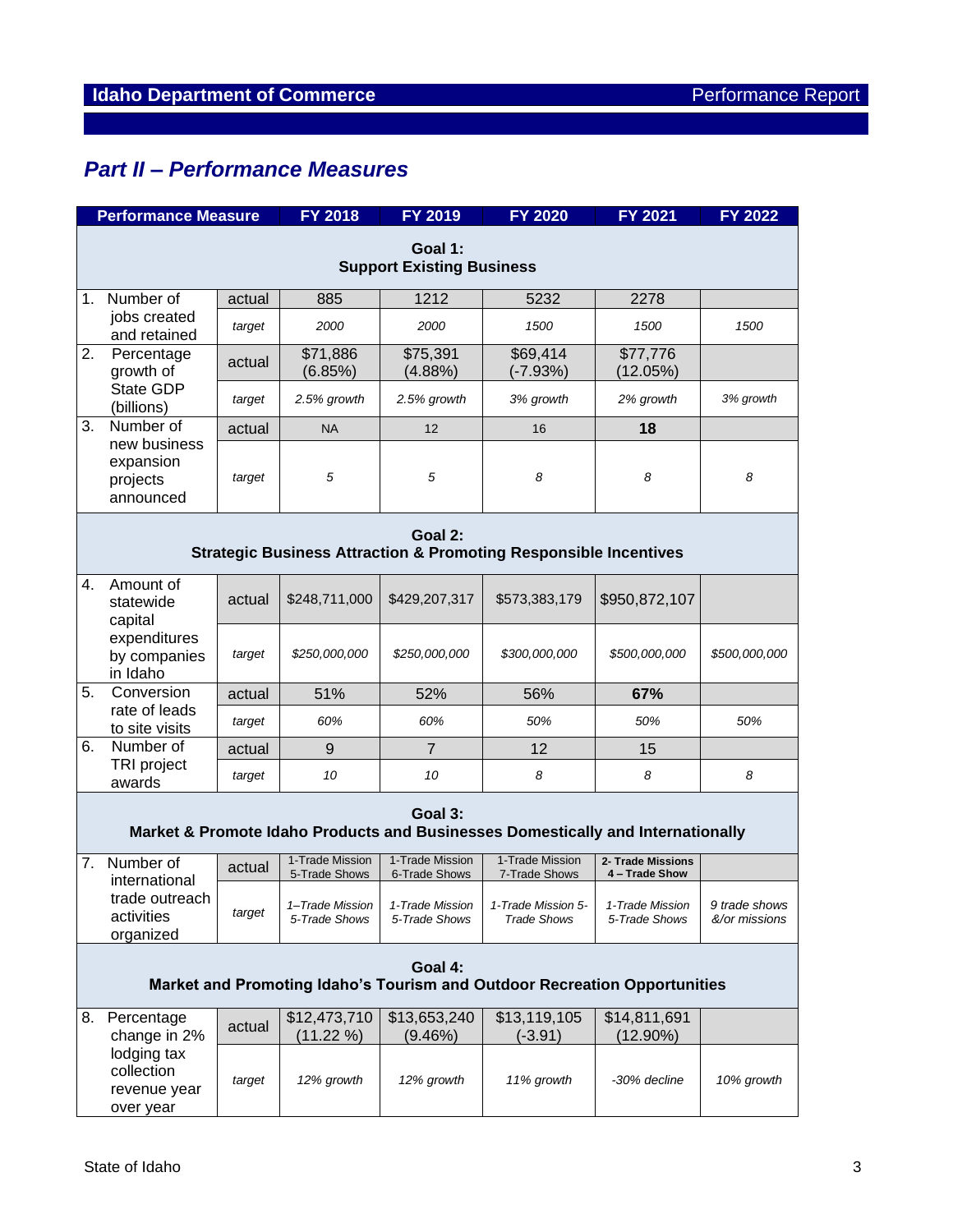| <b>Performance Measure</b>                                                                                                                                            |        | <b>FY 2018</b> | <b>FY 2019</b> | <b>FY 2020</b> | <b>FY 2021</b> | <b>FY 2022</b> |  |  |
|-----------------------------------------------------------------------------------------------------------------------------------------------------------------------|--------|----------------|----------------|----------------|----------------|----------------|--|--|
| Goal 5:<br>Advance Idaho's Innovation and Commercialization Ecosystem                                                                                                 |        |                |                |                |                |                |  |  |
| Number of IGEM<br>9.<br>projects funded<br>resulting from<br>Partnership                                                                                              | actual | $\Omega$       | 5              | 2              | 6              |                |  |  |
|                                                                                                                                                                       | target | 1              |                |                |                | 2              |  |  |
| Goal 6:<br>Facilitate the Idaho Broadband Office, Broadband Grant Programs and Other Projects to<br>Support the Governor's Broadband Connectivity for all Communities |        |                |                |                |                |                |  |  |
| <b>10. New</b>                                                                                                                                                        | actual | <b>NA</b>      | <b>NA</b>      | <b>NA</b>      | 30.329         |                |  |  |
| broadband<br>service for<br>households                                                                                                                                | target | ΝA             | NA             | NA             | 40,000         | 10,000         |  |  |

# **Performance Measure Explanatory Notes**

- 1. New jobs are created through the expansion of existing Idaho businesses or the recruitment of new businesses to the state. Jobs included in this calculation encompass those resulting from the Department of Commerce's business development efforts, and/or through support the department provides to local economic development organizations throughout the state. One of the department's other priorities is to protect and retain existing jobs within the state. Idaho companies are not immune from aggressive recruitment efforts undertaken by other states and communities; thus, the department is continually engaged with local businesses to ensure they maintain their presence in the state. Job creation and retention numbers are monitored and tracked through the department's internal Salesforce database system
- 2. Idaho Gross Domestic Product (GDP) is a primary measurement to track the economic growth of Idaho. GDP is reported by the U.S. Bureau of Economic Analysis.
- 3. Capital expenditure represents the private-sector investment in land, property, and/or equipment in a business expansion or relocation project. Cap Ex is tracked through the department's internal Salesforce database system.
- 4. A lead represents an entry-level contact with the state from a company with the expressed desire to expand or relocate its business. One of the key indicators that the state is under strong consideration by a company is a site visit made by its decision makers. The conversion rate of leads to site visits is a performance measure by which the department will measure the success of its business attraction efforts.
- 5. Assist existing Idaho businesses with expansion
- 6. Award incentive for existing and new Idaho businesses that generate higher-wage jobs.
- 7. Trade missions are led by high ranking government officials to take a group of companies to a foreign country or region to promote their products and/or services, The Idaho Department of Commerce is organizing Idaho pavilions at various international trade shows to provide companies the opportunities to exhibit their products and/or services. Both activities aid the increase of export sales.
- 8. The total 2% hotel/motel and private campground tax collected as reported to the department by the Idaho State Tax Commission.